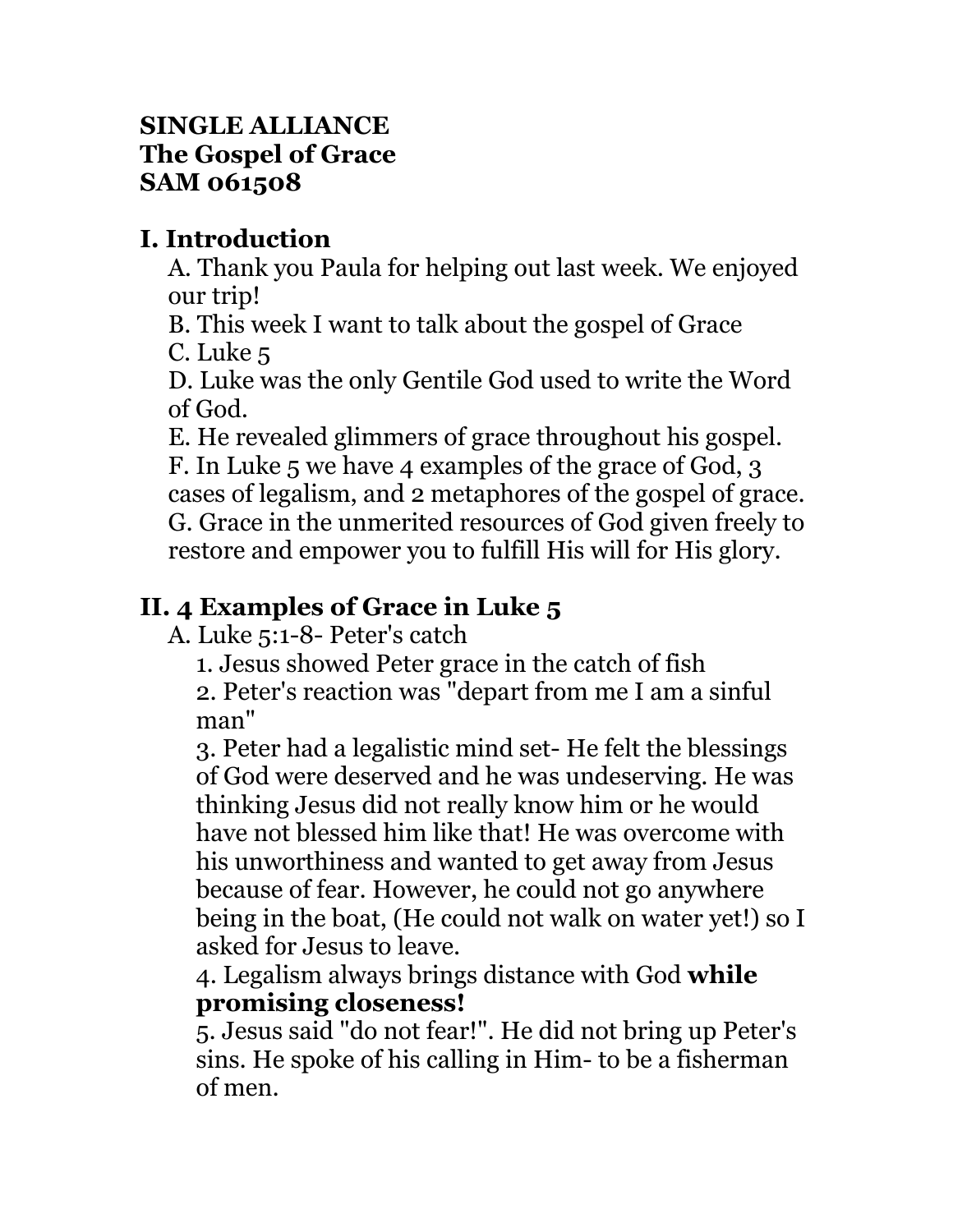6. Many say, "This grace stuff will lead to a sinful life!" Here we see God's grace led Peter to repentence! Romans 2:4

B. Luke 5:12-14- The cleansing of the leper

1. This leper had heard of Jesus

2. He did not know if Jesus would want anything to do with him- He said, "If you are willing" That means if you want to.

3. The days of Jesus leprosy was directly linked to sin in the minds of the people and especially the religious leaders. They believed it was a curse because of someone's sins.

4. This leper with that legalistic mindset did not know if Jesus would bless him because he did not deserve it. 5. Jesus gave him grace and immediately reached out his hand and cleansed him. When leprosy was removed it always says it is cleansed not healed. This was to show that Jesus forgave this mans sin while restoring him to wholeness. This man not only received health but knew his sins were forgiven as well.

6. Many say this grace stuff will drive people away from God and church! It goes on to say that this leper was to show himself at church and show the priest what God had done and worship with an offering. When the grace of God comes into your life it will give you a desire for God and show up at church with the people of God and worship!

C. Luke 5:17-25- The healing of the man let down through the roof

1. Jesus did not commend this man's faith. He saw the faith of those who brought him. Jesus does not even mention the faith of the man let down

2. The man crippled who was let down had his faith crippled because of sins. They weighed upon him. He did not think he was worthy of being healed because of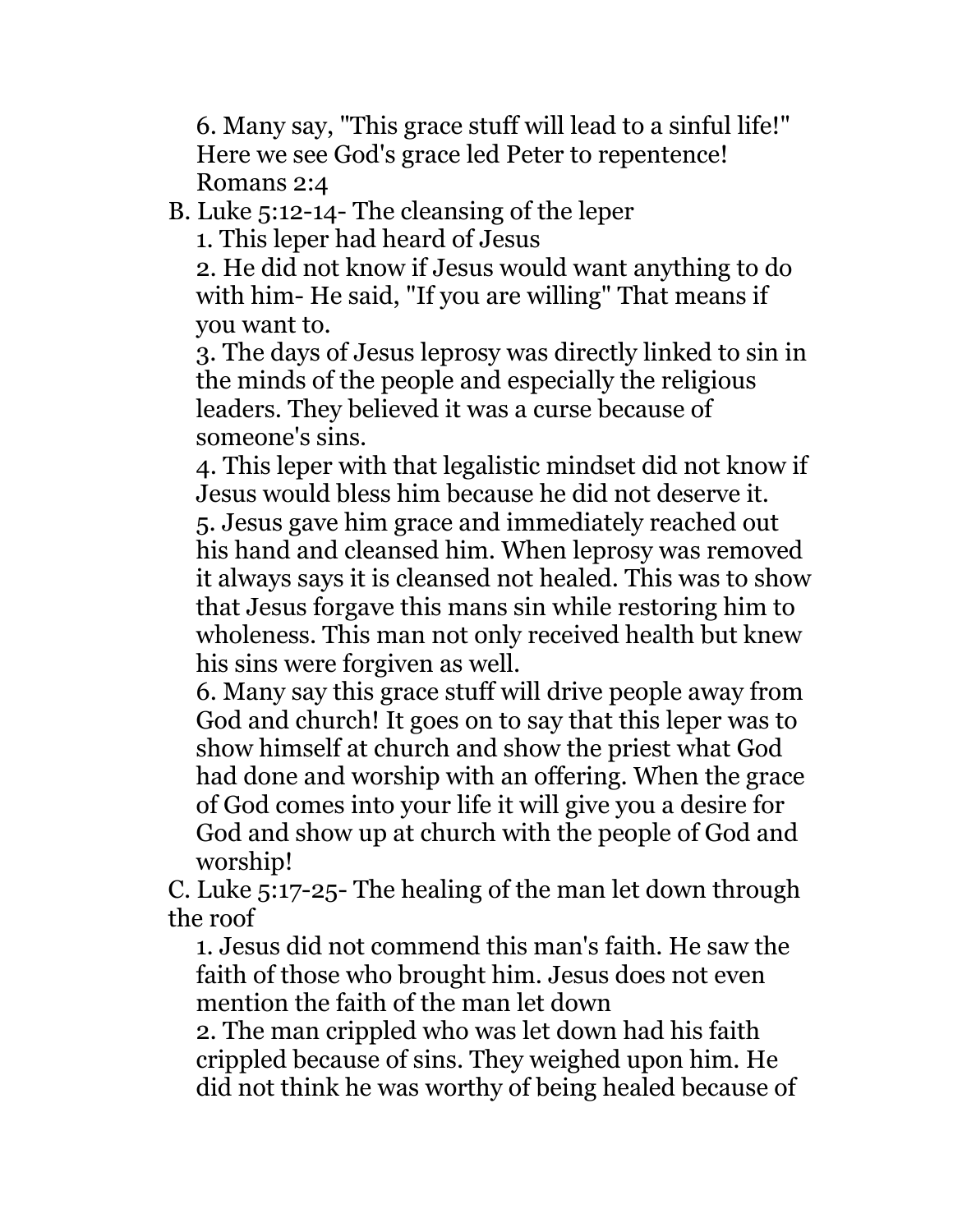his sins. He thought the blessings of God were earned by a certain level of life. He had a legalistic mindset that blocked receiving from God.

3. Jesus knew he had to deal with the guilt and ministered grace to him by forgiving his sins and then healing him.

4. Many say this grace stuff will cause people to be lazy, lay down and do nothing. Jesus told this man to arise and pick up his bed and walk. The grace of God will cause you to rise up and walk in the power of his might!

D. Luke 5:27-29

1. Jesus showed grace to Levi (Matthew) by calling him at his tax booth. Those of Jesus day could not find a bigger sinner than a tax collector and also one that was a Jew. This meant he was a traitor and was serving Rome. Jesus showed him grace by calling him while he was at work! There was no doubt he was a sinner because he was in the midst of doing it at the time. Matthew heard about Jesus and was so moved by God's grace that he would call him right while he was doing his "dirty work"!

2. Jesus ate with these sinners. This showed grace because in his day to eat with someone meant communion with them. Many think they must earn by their performance to commune with the Lord. They think that only the holy can commune with the Lord. No, God wants us to commune with Him which leads and empowers us to holy living and a God honoring life! 2. Many say this grace stuff will cause people to become self centered and selfish. It says that Matthew threw a big party and invited all to come. He spent a lavish amount of money on food and drink for this party so that he could introduce them to His Jesus. Know that he was forgiven he cared much for the souls of his friends.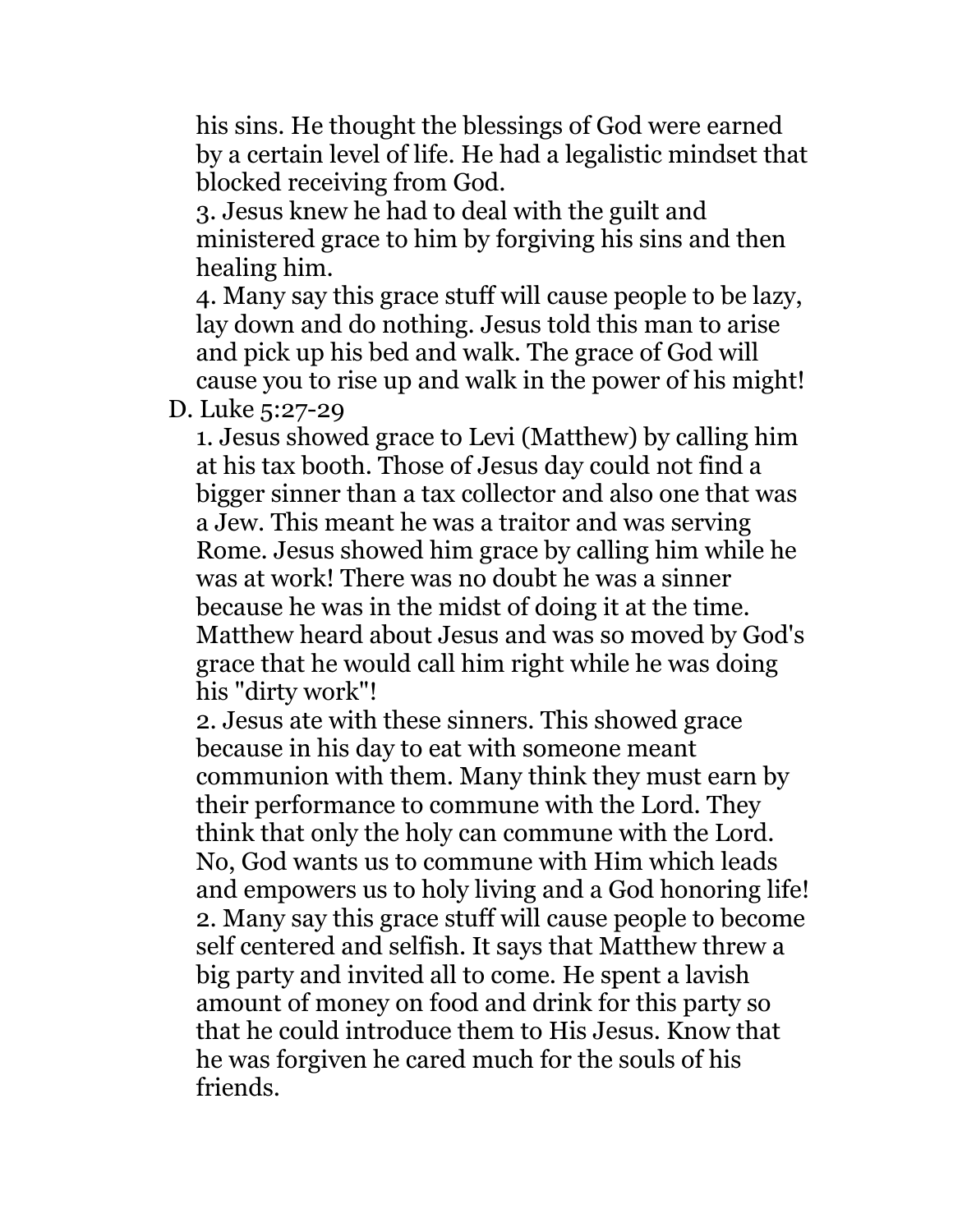### **III. 3 Cases of legalism that shuts off God's blessings**

A. Luke 5:17- Pharisees and doctors of the Law- The healing power of God was present to heal them. However none was healed because they felt they were deserving of God's blessings and they were above this man from Galalee teaching them anything. They left sick and lost out on healing.

B. Luke 5:30- Scribes and Pharisees complained that Jesus ate with sinners. They thought they were better than some and refused to eat with them. They thought Jesus was a sinner and refused to join the feast. They lost out on communion with the Lord. Eating with someone meant communion with them. Legalism makes communion with the Lord impossible!

C. Luke 5:33- The Scribes and Parisees complained that Jesus did not fast and pray enough. They thought the more you fasted and prayed the more God would move for you. Jesus said that the New Covenant was a marriage where the bride freely shared all with her spouse!

### **IV. Two Metaphores of Grace**

A. Jesus gave two metaphores of the coming age of grace B. Sewing a new patch on old clothing. The new patch is grace and the old clothing is law. They do not mix and will not hold together.

C. Pouring new wine into old wineskins- The new wine is grace and the old wineskins is the Law. The Law cannot hold grace. It will cause the new wine to be lost. D. Those who have lived in the Law are slow to understand and embrace grace. They say the old is better and reject the new wine. Many become addicted to their performance and it permeates their entire life. They whole paradime is upon performance in order to receive blessings from God.